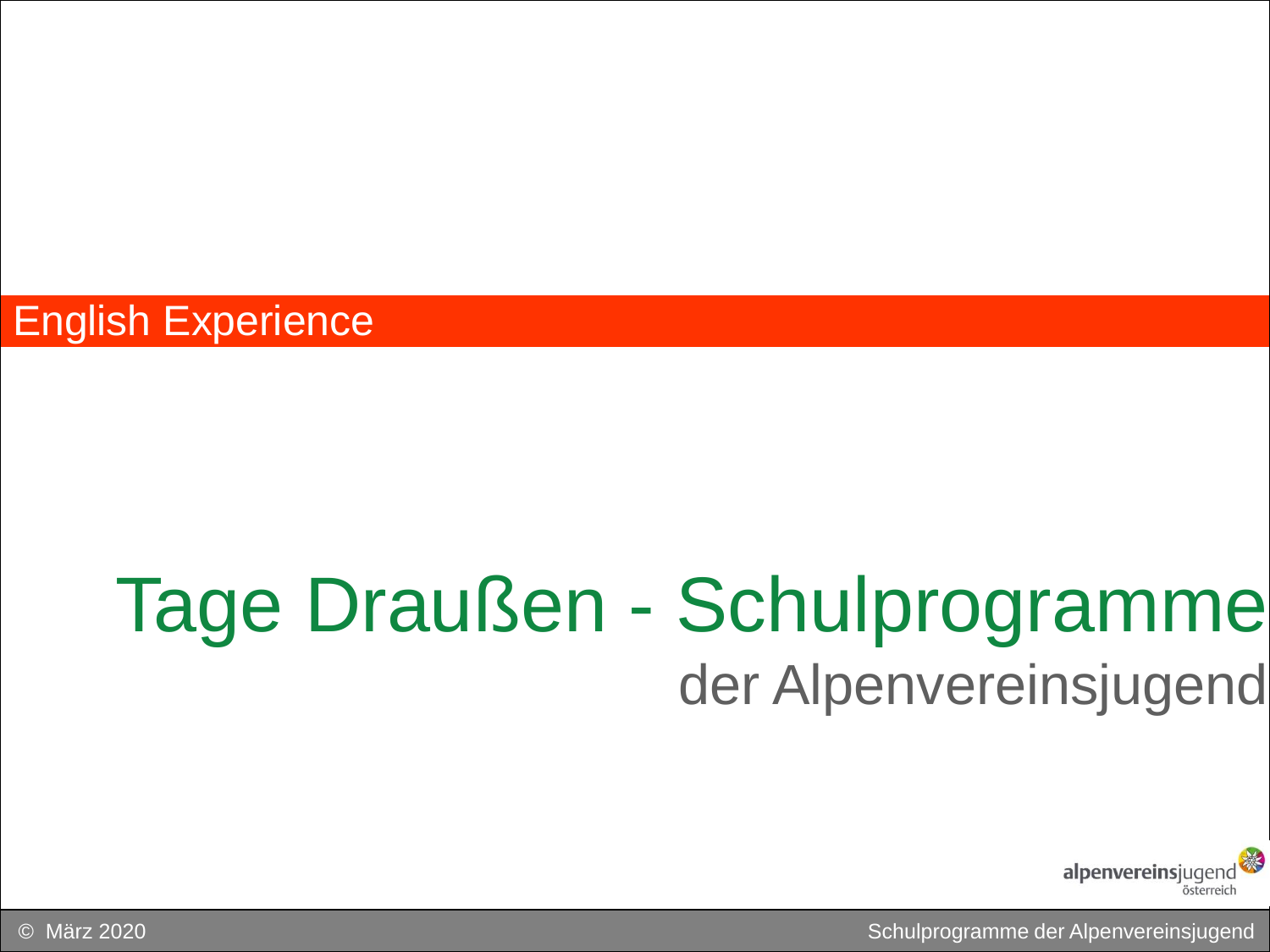

# English Experience

### **English in Action**

This is the theme of this 3-5 day program. Join English native speakers and / or English-speaking outdoor trainers for a "hands-on" learning adventure. We will combine outdoor & nature education, group dynamic activities, & fun into a program where participants will hardly notice that they are using English!

English will be reinforced through task-based learning, activities, games, writing, & songs. It's "*All English, All the Time*!"

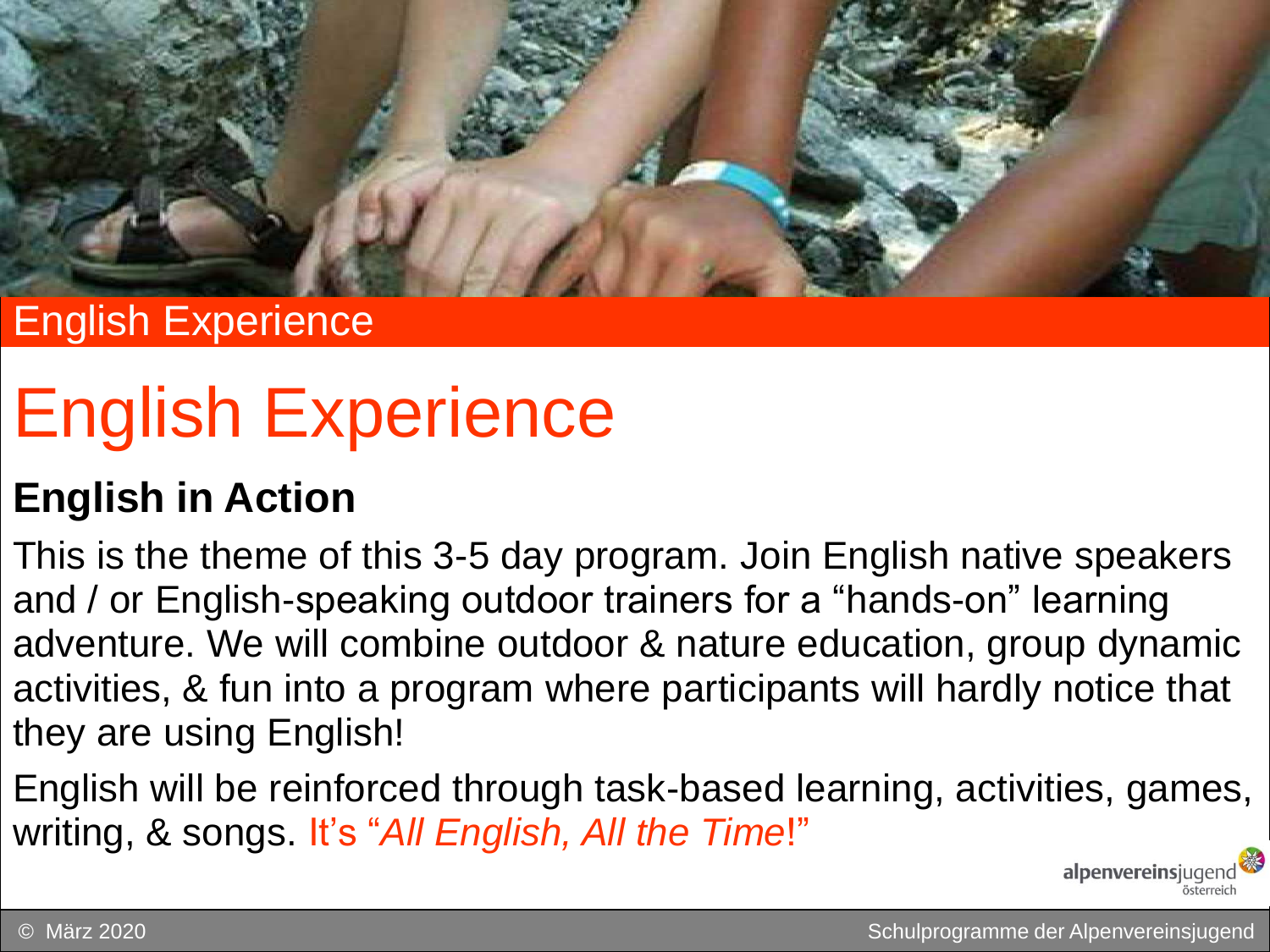

## Program example

### **Day one – Arrival, welcome & program planning**

- 12:00 Lunch
- 14:00 Get-to-know-you games, icebreakers & group activities
- 16:00 *Team talk*: expectations, fears, wishes, group norms / "guidelines," program planning & group game
- 18:00 Dinner

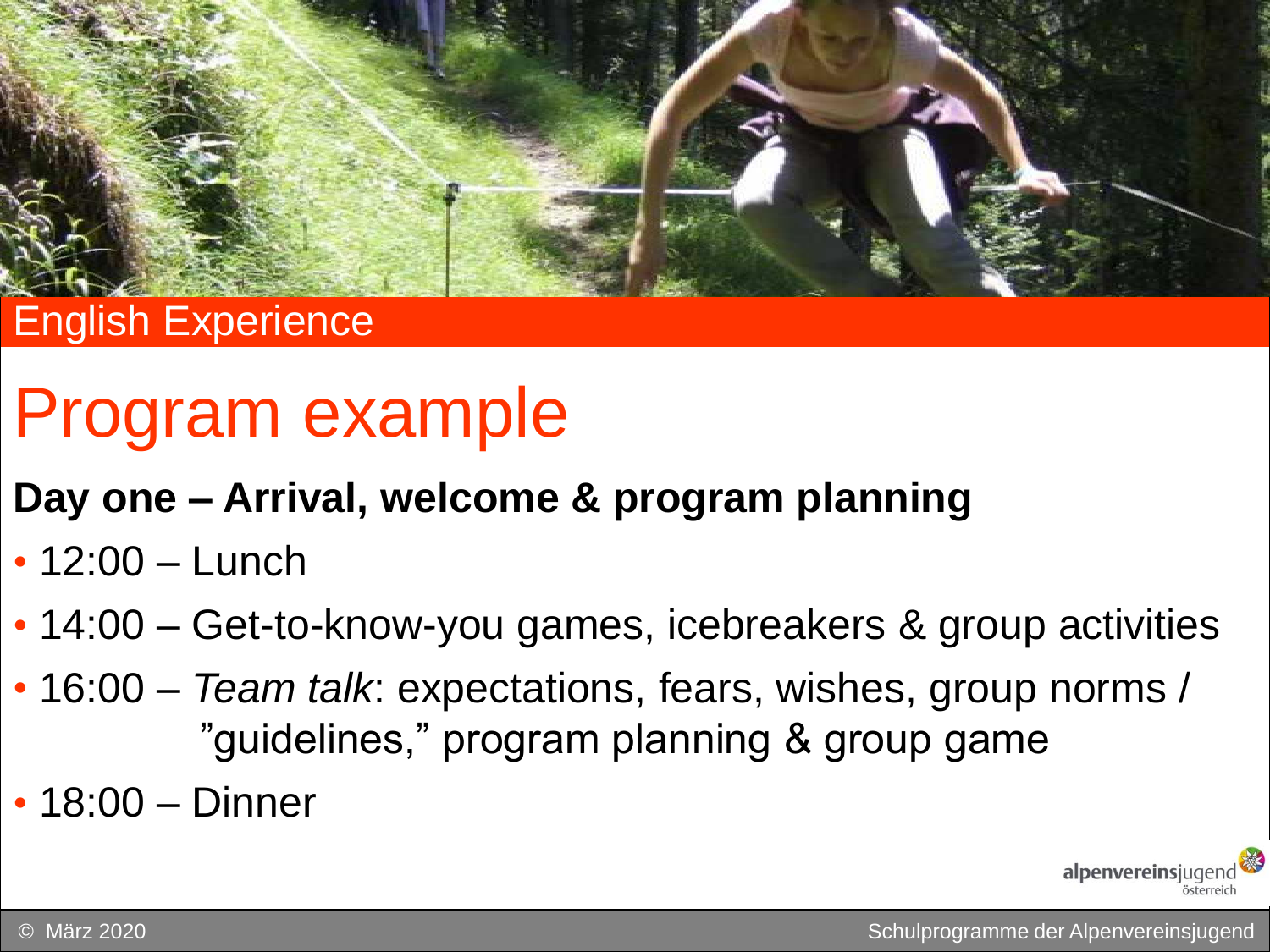

## Program example

#### **Day two – Focus on team communication**

- 08:00 Breakfast
- 09:00 Group activities & *team talk*: teamwork & communication
- $\cdot$  12:00 Lunch & break
- 14:00 Afternoon activities: land art, games, sensory awareness, reflection & wrap-up
- 18:00 Dinner & break
- Evening night hike, closing ceremony

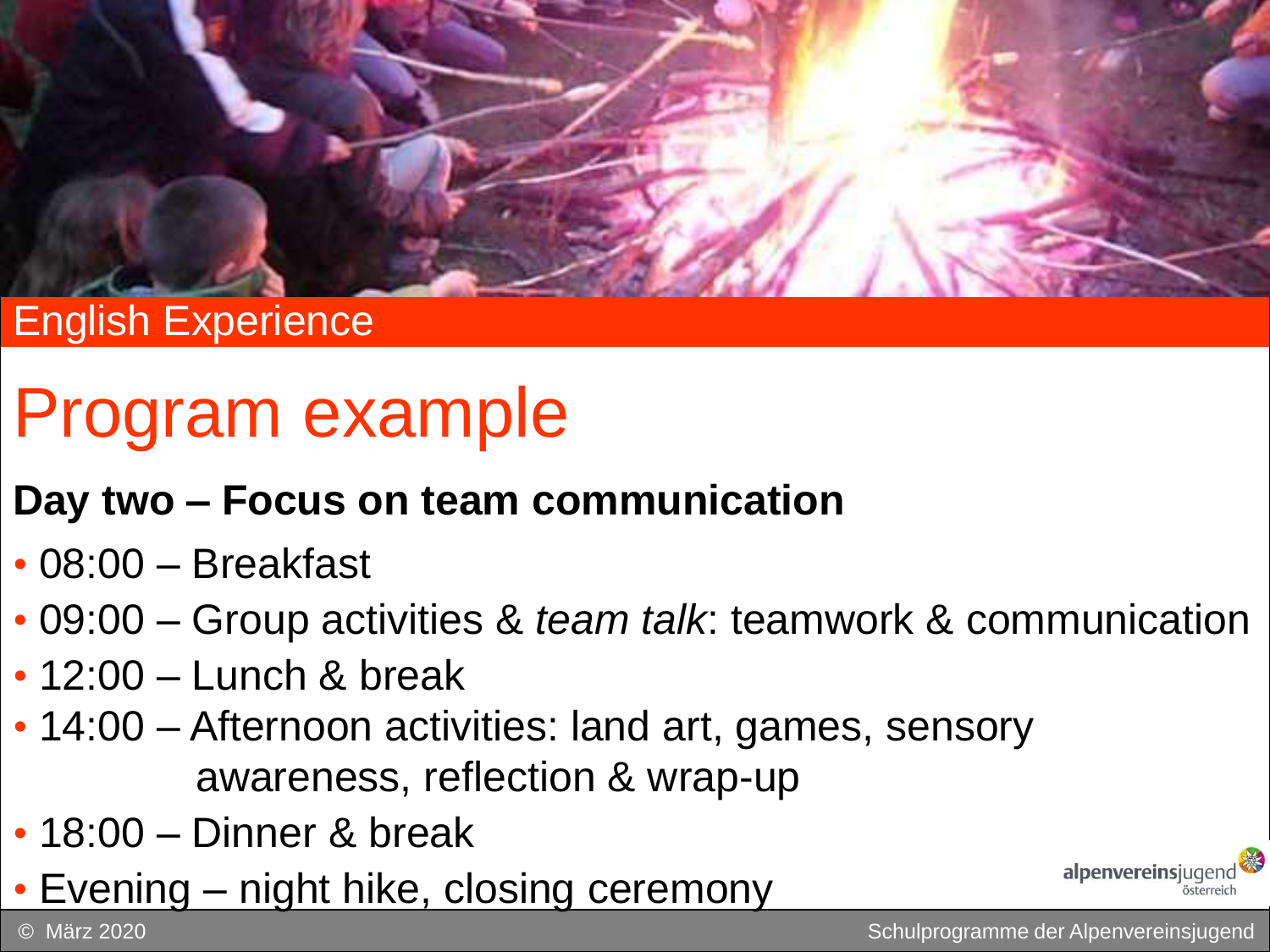

## Program example

#### **Day three – Transfer and goodbye**

- 08:00 Breakfast
- 10:00 Final group activity, closing ceremony, feedback & goodbyes
- 13:00 Depart for home

• *A five day program could be delivered also.*

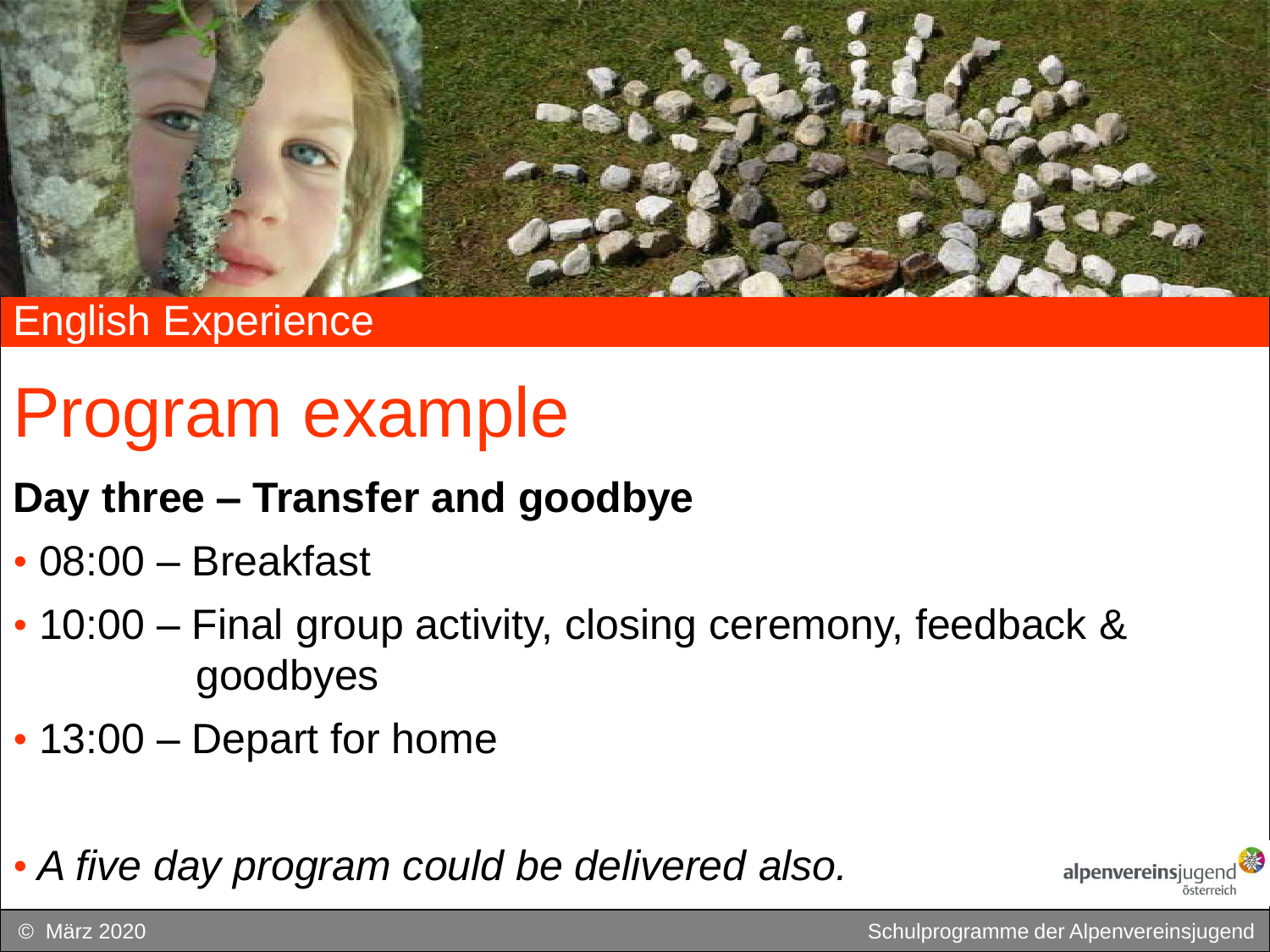

# Leistungen

- Buchungszeitraum ÖAV-Häuser & JUFA: April bis Oktober
- Buchungszeitraum Ferienwiese (FEWI): von Mai bis September
- 3 oder 5 Tagesprogramme (1 bzw. 3 Ganz- & 2 Halbtage)
- Übernachtungen im Mehrbettzimmer mit Du/WC (ÖAV-Häuser & JUFA) bzw. Übernachtung in Zelten (FEWI), Vollpension
- Begleitung durch ExpertInnen bei den jeweiligen Inhalten & Übungen

© März 2020 Schulprogramme der Alpenvereinsjugend

alpenvereinsjuger